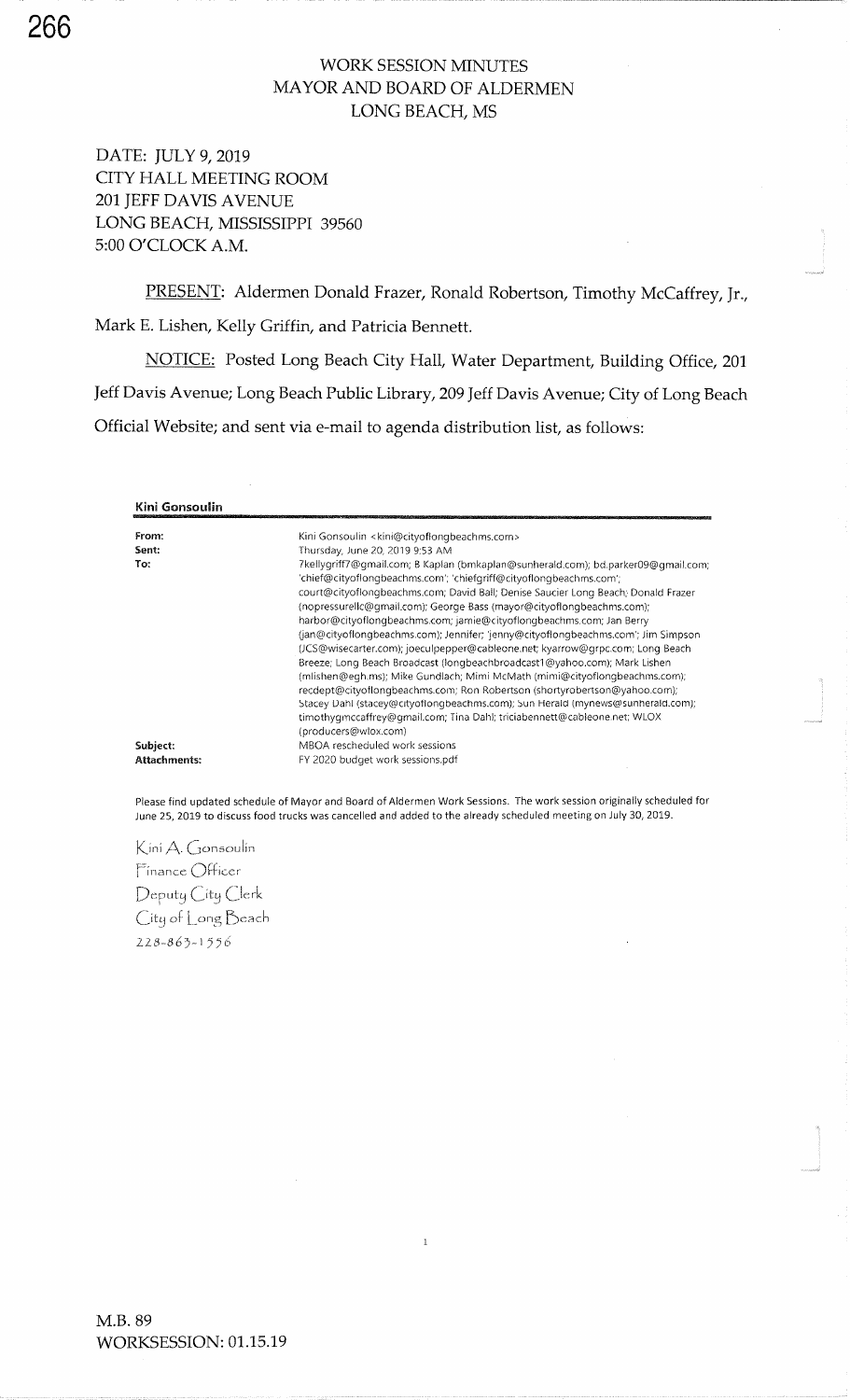## WORK SESSION MINUTES MAYOR AND BOARD OF ALDERMENLONG BEACH, MS

DATE: JULY 9, 2019 CITY HALL MEETING ROOM2Ol IEFF DAVIS AVENUE LONG BEACH, MISSFSIPPI 395605:00 O'CLOCK A.M.

t and a strong of the state of the state of the state of the state of the state of the state of the state of the state of the state of the state of the state of the state of the state of the state of the state of the state

I<br>I<br>I

t<br>Linkerne og den forskele og den forskele og den forskele og den forskele og den forskele og den forskele og d<br>Linkerne og den forskele og den forskele og den forskele og den forskele og den forskele og den forskele og d



# PUBLIC INFORMATION

#### LONG BEACH, MISSISSPPI

MAYOR AND BOARD OF ALDERMENWORK SESSIONS:

TUESDAY, JULY 9, 2019, AT 5:00 O'CLOCK P.M. CITY HALL MEETING ROOM201 JEFF DAVIS AVENUE LONG BEACH, MISSISSIPPI 39560

> DISCUSS FISCAL YEAR 2OI9.2O2O BUDGET

ruESDAY, IULY 30,2019, AT 5:00 O'CLOCK P.MCITY HALL MEETING ROOM201 JEFF DAVIS AVENUE LONG BEACH, MISSISSFPI 39560

> DISCUSS FISCAL YEAR 2019-2020 BUDGET

> DISCUSS FOOD TRUCKS

267

M.B. 89WORKSESSION: 01.15.19